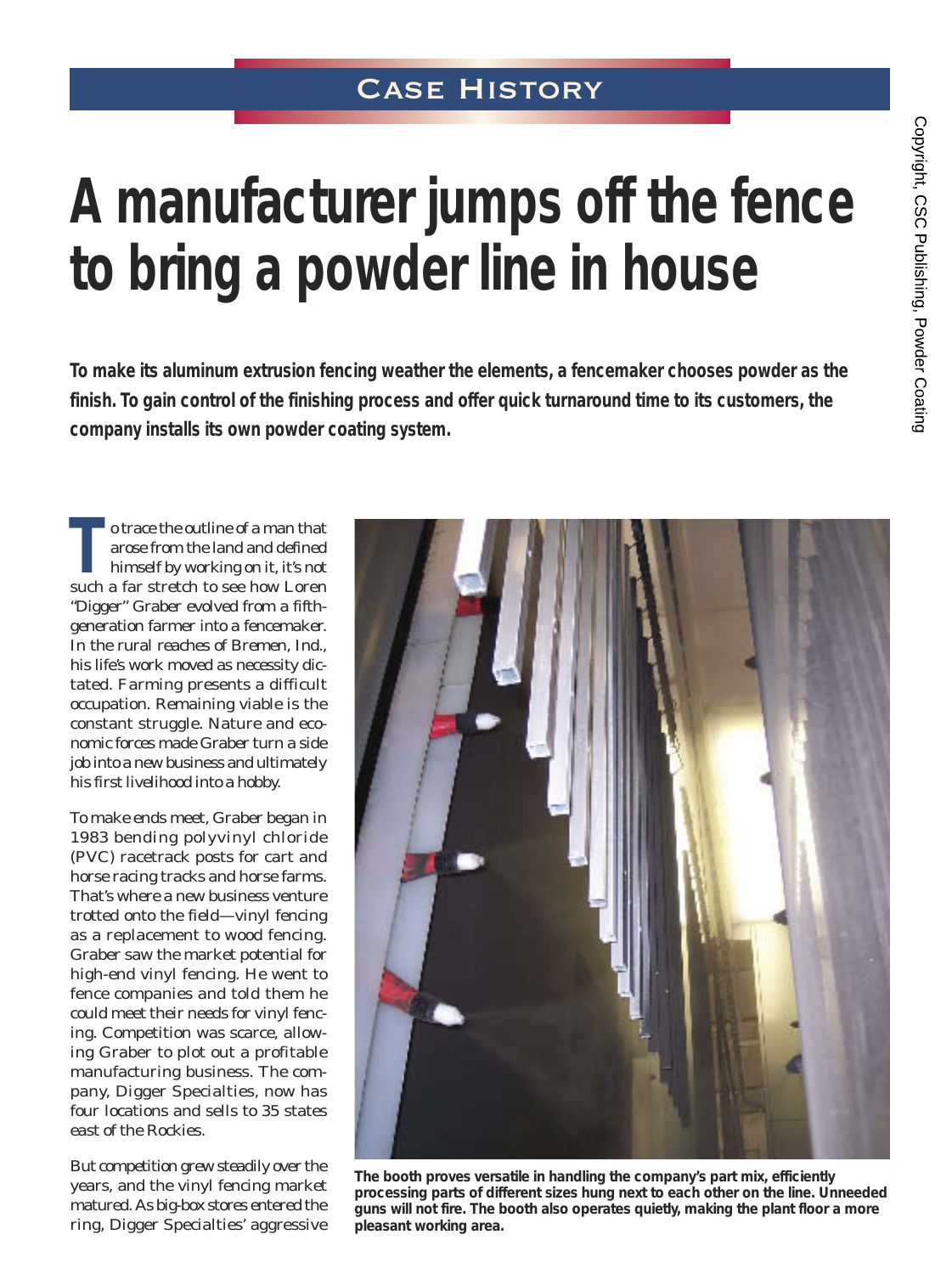C o p yright, C S C Publishing, P o w d er Coating

growth plan became more difficult to maintain. Graber once again had to extend his reach and diversify his business. To find out where to go, he assessed his present location and spoke with his customers. They complained of freight damage and order inaccuracies involved with aluminum fencing they were buying elsewhere. "They loved our company," Graber said. "It just made sense. We have the customer base. It was the lowest hanging fruit."

In adopting fencing made from aluminum extrusions, the company also needed to find a finishing method for its fledgling product line. Powder proved indispensable. The competition was switching to powder. Graber liked powder because it proved more environmentally friendly than liquid coatings and it produced a better finish on its fencing. "When we introduced the

*"I knew what I didn't want," said the company's owner and president. "Previously, we had lost two or three customers because of the quality of the coating. They said 'once you get your own powder coating line and it's in your control, we trust you and we'll come back.' We needed a line in our building."*

aluminum extrusion fencing, powder was always the choice because of the performance properties," said Larry Burkholder, powder coating technical services. "We knew powder was our choice right from the start."

#### **Getting hung up**

But saying you like powder, and spraying it on a part so that your customer keeps bringing repeat business



*The entire powder coating system runs along a 410-foot-long closed loop. The design incorporates a split zone that can process a 7-foot-tall or a 10-foot-tall part window.*

are two different things. Initially, powder coating proved challenging for Digger Specialties. Graber started with a limited knowledge of the process. As a result, this led him to enter into a venture with an Indianabased powder coater; however, the coater's equipment proved unsatisfactory. First, the system was slow, operating at a line speed of 1 foot per minute. And second, the washer had pretreatment stages right next to each other with the nozzles spraying into the preceding and following stages.

Eventually, Graber turned to a custom coater. Although coating quality improved with this arrangement, the finisher didn't achieve the performance properties necessary for Graber to feel confident in backing the fencing with a lifetime warranty. Moreover, turnaround times lagged with the extra shipping of the product between the company's and the coater's plants, pushing shipments out as far as a week and a half. Instead of bemoaning these obstacles, Graber said he learned from these momentary setbacks. "I knew what I didn't want," he said. "Previously, we had lost two or three customers because of the quality of the coating. They said 'once you get your own powder coating line and it's in your control, we trust you and we'll come back.' We needed a line in our building."

### **Putting the pieces together**

After dabbling with powder coating, Graber knew that he needed his own line. To accommodate it, he decided to add a second building to house the powder line and aluminum fencing assembly. He said he looked at equipment options and sought out an expert to implement the line. While attending Powder Coating 2004 in Charlotte, N.C., he found the booth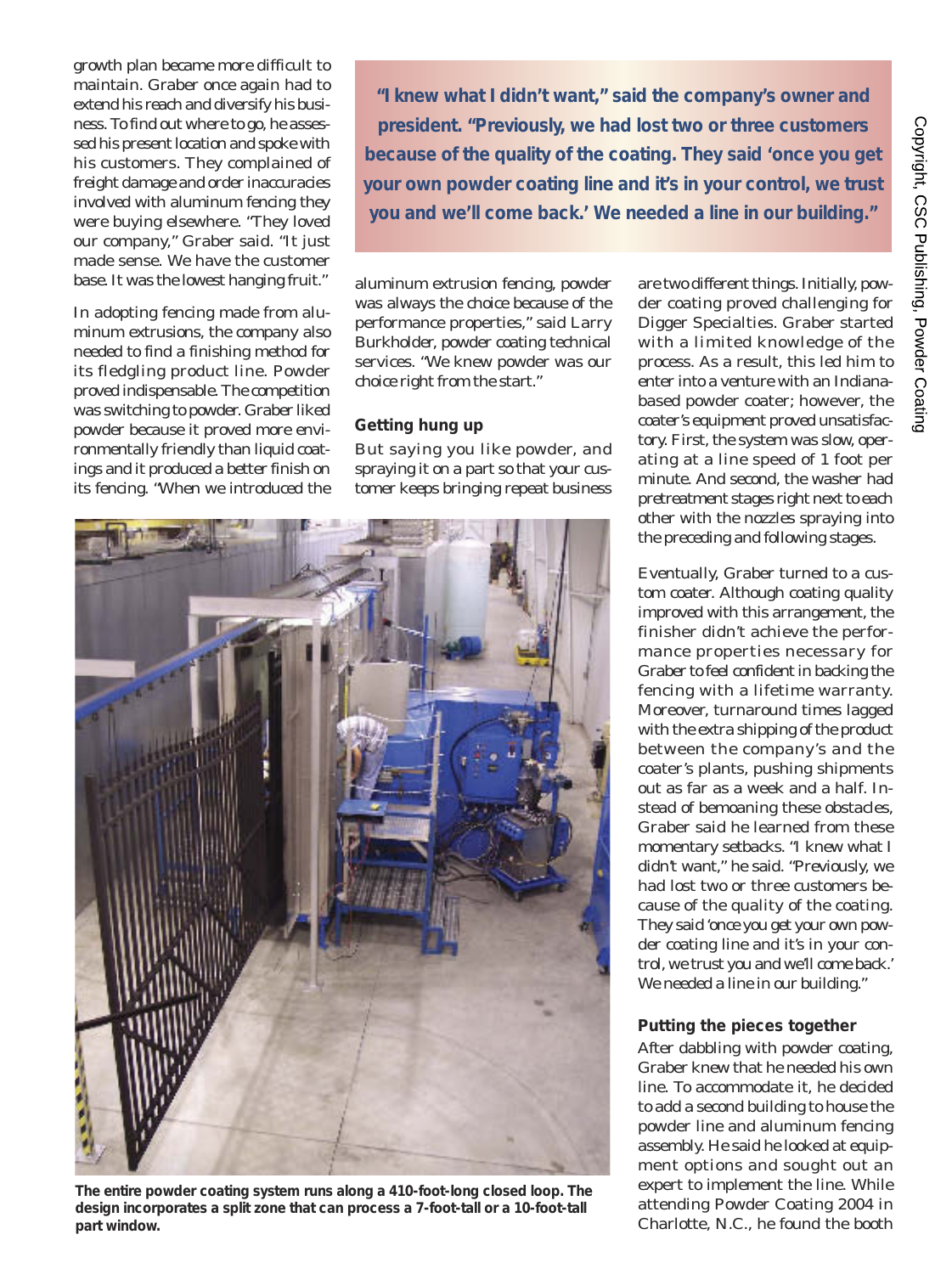and application equipment. To fill in the rest of the line, he recruited Burkholder who had more than 15 years of experience working with custom coaters. "We wanted to come out of the chute running," Graber said. "I didn't want trial and error. I couldn't afford that. Our business was too valuable. We had too good a customer base, and I didn't want to mess that up."

Burkholder created the performance specification, including 3,000 hours salt fog and 5 years of South Florida exposure, put the line out for quotation to various systems companies, and then oversaw the installation of the process. Burkholder, Graber, and a representative from the finishing system supplier designed the pretreatment system, dry-off oven, cure oven, system layout, and conveyor based on the coating specification. "This was the first time I got to design the equipment the way I wanted it designed," he said. "Over the past 15 years, I've worked for three custom coaters with a total of 10 different lines. There's a little bit of each of those lines in this system."

#### **Going through the line**

The line has a work window 11/2 feet wide, 10 feet tall, and 24 feet long. This enables the company to manufacture and powder coat a 10-foot-tall driveway gate. Currently, most of parts processed fit inside a 7-foot-tall work window. But the company doesn't want to outsource coating the 10-foot-tall gates. To accommodate this diverse part mix, the system splits equipment into two zones—one to finish the 7-foot-tall parts and one to finish the 10-foot-tall parts. Part height determines how the nozzles in the washer spray. Workers flip one switch so that pumps feed the bottom 7 feet of nozzles. By flicking another switch the remaining 3 feet get activated. The other equipment, including the air knife and IR panels, are also set up to process these two different part heights. The booth also has a 7 foot-tall work setting and a 10-foot tall work setting. The powder guns are on gun movers that can set the spacing at various heights. The

booth's electronic eyes also match those heights and control which guns fire and which ones don't.

Because the line handles a lot of long parts, the pretreatment system was placed in a 2-footdeep pit. As a result, the entire line has only an 18-inch incline. This design



From the loading area, parts enter a five-stage washer, consisting of an acidic cleaner, city water rinse, reverse osmosis (RO) water rinse, RO halo, and

*Turnaround time dropped from 5 days to 1 day with in-house powder coating. "We love to give that turnaround time," said the company's owner and president. "A few customers demand it—and others we like to spoil."*

a dried-in-place sealer with RO water.

In terms of wastewater, the company, classified as a categorical user, is dumping 4 to 5 gallons per minute from overflow of stages two and three and the waste stream from the RO system. Temperature of the combined waste stream and pH levels are checked every 2 hours. The company also performs tests on stage one and stage four, submitting the results to the city before dumping them. "That's been the biggest surprise," Burkholder said. "All that's involved with the wastewater permitting."



*Digger Specialties makes and powder coats its Courtyard™ line of aluminum extrusion fencing.*

Next, parts pass through an air knife and proceed into the dry-off oven. Parts then enter the powder coating booth, which includes automatic guns and two manual stations for inspection and touch-up work. Graber said the booth has proved to be versatile in handling the company's part mix, and the system efficiently processes parts of different sizes. For example, 26 inch-long fence pickets will follow a group of 72-inch-long fence pickets. Unneeded guns won't fire, which conserves powder use.

The automatic guns apply customblended superdurable polyesters based on triglycidyl isocyanurate (TGIC). The company offers five colors: black (applied to 80 percent of the work), bronze, white, beige, and green. A dedicated filter reclaims the black. The other four colors are sprayed to waste. Switching colors involves a simple 15-minute color change, although switching to black takes more time because workers don't want to contaminate the filter system. The company is also considering buying another module for bronze because of the amount it sprays.

In addition to efficiently finishing the parts, the booth makes the powder line a more pleasant working environment. It operates very quietly. "I can be working with a coworker right next to the unit and talk in a normal tone," Burkholder said. "It is so quiet that I can hear the sound of my washer doing its job over the top of the booth and it's a good 60 feet away. We are in